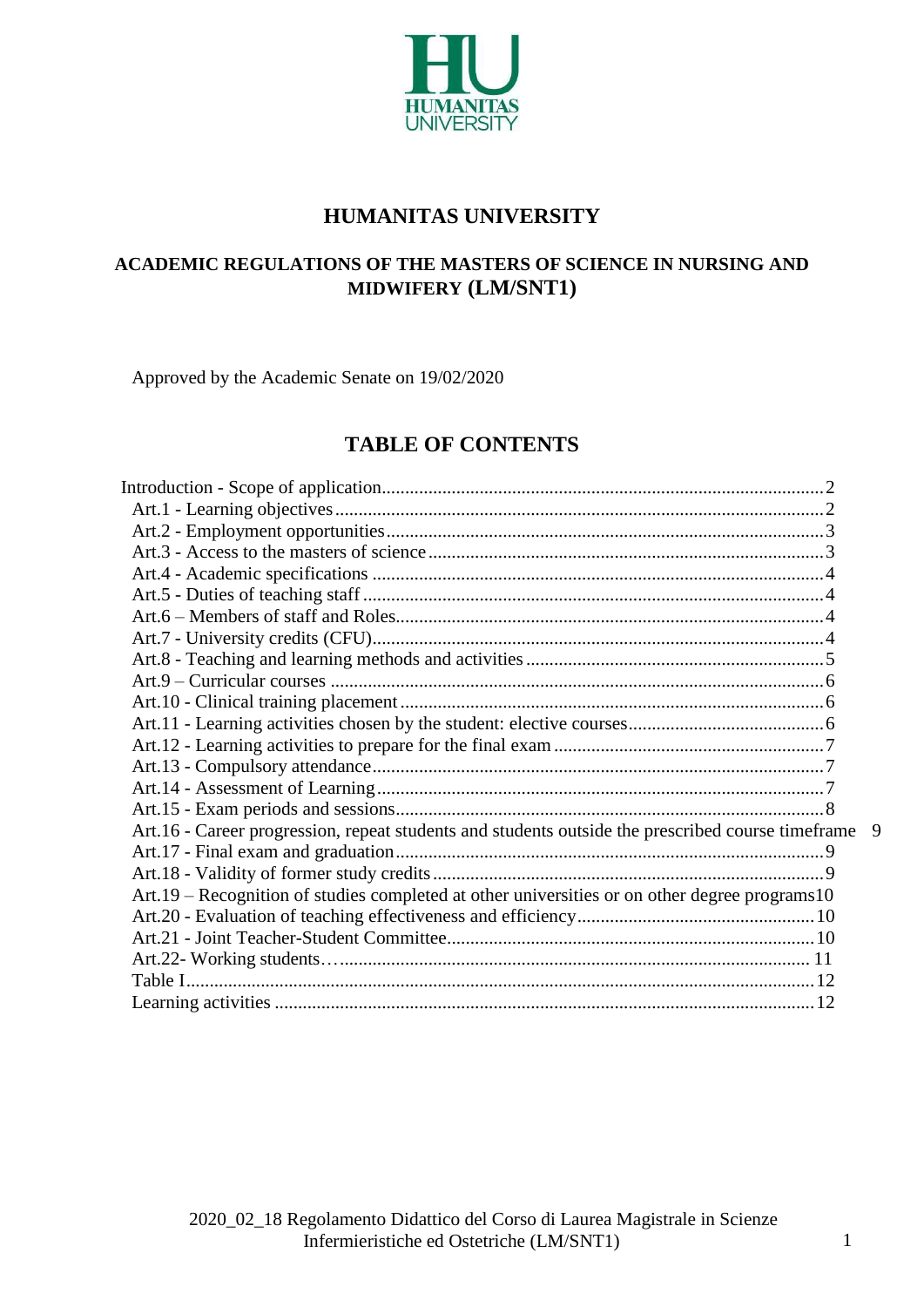

#### <span id="page-1-0"></span> **Introduction - Scope of application**

These Regulations, governing the Masters of Science in Nursing and Midwifery, are drawn up in accordance with the provisions of Art. 11 of Ministerial Decree 270/04, the Ministerial Decrees of January, 8<sup>th</sup>, 2009, and the Humanitas University Academic Regulations.

In accordance with the freedom of teaching and the rights and obligations of teaching staff and students, these Regulations lay down the organizational aspects of the Masters of Science in Nursing and Midwifery, in analogy with the related academic specifications, as defined in the University's academic regulations, in compliance with Class LM/SNT1 of the Masters of Science in "Healthcare, Nursing and Obstetric Professions", referred to in the Ministerial Decree of January 8<sup>th</sup>, 2009, to which the program refers.

#### *Art.1 - Learning objectives*

<span id="page-1-1"></span>The Masters of Science in Nursing and Midwifery aims to provide graduates with an advanced preparation to work in highly qualified positions, pursuant to Art. 6 Paragraph 3, of the Ministerial Decree of October 22<sup>nd</sup>, 2004, n. 270.

The Masters of Science in Nursing and Midwifery aims to train healthcare professionals with specialist skills in clinical care, able to respond to patients' health problems. Students will develop preventive, educational, clinical, rehabilitative and palliative skills, thanks to the acquisition of disciplinary and non-disciplinary methodologies, in the field of training, management and research, in order to gain the knowledge and the skills to efficiently work in the social-health systems and to provide nursing care with an integrated approach.

Graduates will be able to use their specialised skills to manage patients' health problems. The knowledge acquired during the masters of science will enable them to take an active part in the planning, management, development and innovation of the healthcare area, applying new organisational methods that will integrate national standards and the needs of the community with those of the European Union.

The learning objectives include the acquisition of knowledge deriving from the core disciplinary fields, the professionalising activities and the additional activities.

The masters of science focuses on the development of knowledge and skills in the fields of: health economics, management and organisation, scientific research and use of evidence, statistics, epidemiology, ethics and English language.

At the end of the two-year program, graduates of the Masters of Science in Nursing and Midwifery, will be able to carry out in professional autonomy activities aimed at prevention, care and protection of individual and collective health, in the area of primary care and public health and in the area of surgery.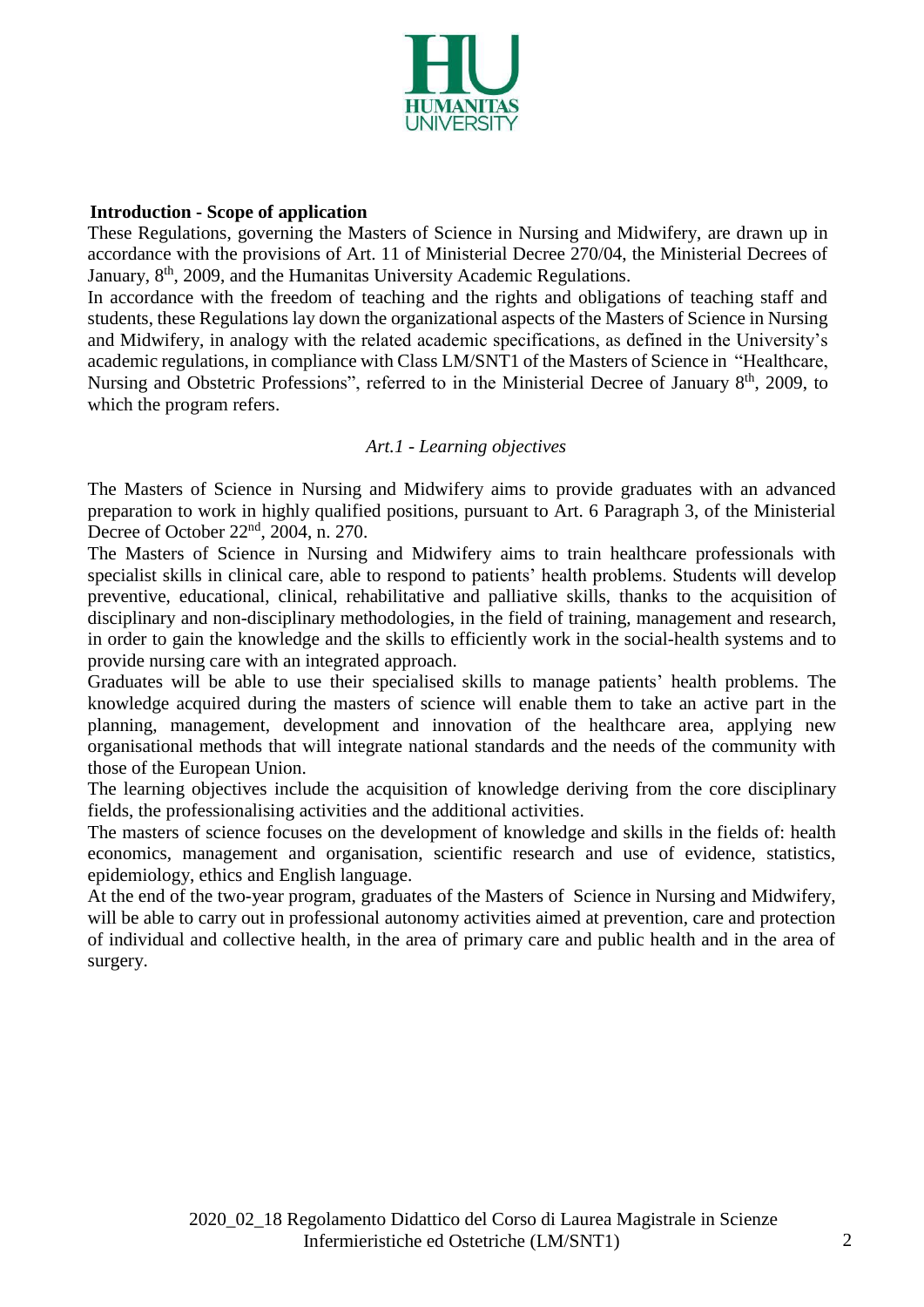

# *Art. 2 Employment opportunities*

<span id="page-2-0"></span>1. After obtaining the qualification, the masters of science graduates will have the professional qualifications to work as specialists in the conduction of care projects or as expert collaborators in the field of nursing, epidemiological and clinical research. They will also be able to take up the roles of expert managers and professionals in public and private services, at hospital, territorial and community level, for the management of patients. In addition, they may work in the training field and for the improvement of the quality of services, with particular reference to the surgical field or primary care and public health.

2. The Masters of Science in Nursing and Midwifery also provides the legal requirement for competing for managerial positions in Health Services and for the role of Director of Professional Education in the degree courses of the same class.

3. The graduate may access further training and professional refresher courses, 1st and 2nd level Masters and Research Doctorates.

#### *Art. 3 - Access to the masters of science*

<span id="page-2-1"></span>Access to the masters of science is scheduled at a national level, pursuant to Law no. 264 of August 2 nd, 1999.

The number of places available is defined annually by a Decree of the Ministry of, University and Research (MUR), taking into account a survey carried out by the University regarding the available resources and the educational and clinical facilities, as well as the needs for healthcare personnel of the Class professional profile established by the Lombardy Region and the competent Ministry.

 To be admitted to the masters of science, candidates must possess the curricular requirements and show an adequate preparation, pursuant to Art. 6, Paragraph 2 of Ministerial Decree no. 270 of 2004 and Art. 6 of the Ministerial Decree of January  $8<sup>th</sup>$ , 2009, in compliance with Law n. 1 of 2002.

To be admitted to the masters of science, candidates must possess one of the following qualifications:

- First- cycle degree awarding the licence to practice one of the nursing professions

included in the Masters of Science class;

- University qualification (Diploma Universitario) awarding the licence to practice one of the nursing professions included in the Masters of Science class;

- Qualification (Titolo) awarding the licence to practice one of the nursing professions included in the Masters of Science class, pursuant to Law n. 42/1999.

Students who meet the curricular requirements can be admitted to the masters of science after passing an admissions test aimed at assessing their preparation. The admissions test is a written test with multiple-choice answers. The methods and contents of the test are set out in the annual call for admissions.

Enrolment on the admissions test is carried out through the procedure on the University website. Enrolment takes place based on the ranking list resulting from the written admission test. Students who will obtain a First-Cycle degree in the corresponding class by the autumn session of the academic year preceding the year of enrolment in the Masters of Science will be admitted to the selection process with reserve.

The procedures for choosing and accessing the two study pathways are described in the annual call for admissions.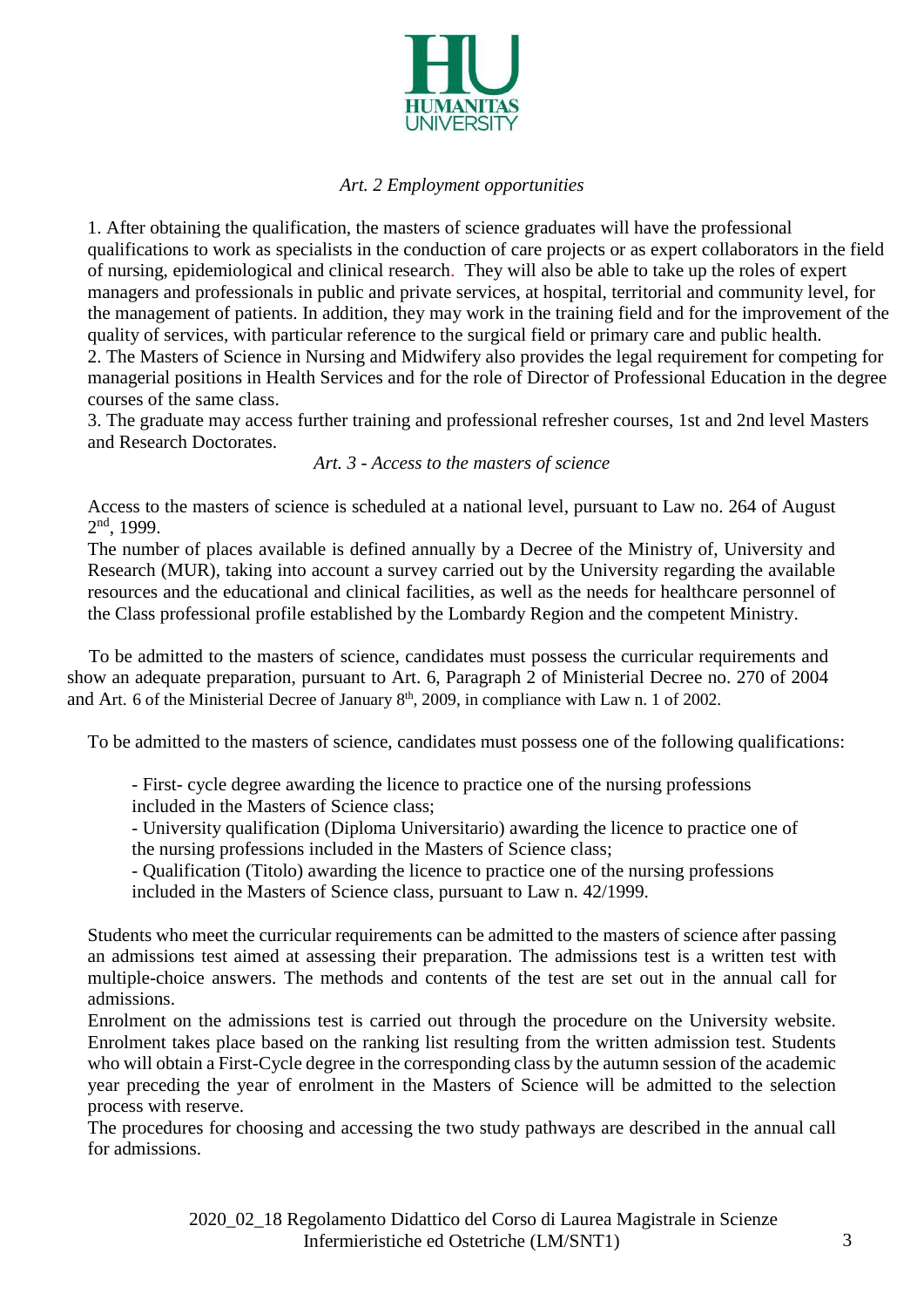

### *Art.4 - Academic specifications*

<span id="page-3-0"></span>1. The academic specifications of the Masters of Science in Nursing and Midwifery, established in accordance with current legislation, are an integral part of these academic regulations, for the purpose of identifying the objectives of individual courses and assigning credits to them

2. The list of courses which make up the curriculum of the Masters of Science in Nursing and Midwifery, the number of university credits, as well as an indication of the scientific-disciplinary sectors, are shown in Table I, which forms an integral part of these Regulations.

# *Art.5 - Duties of teaching staff*

<span id="page-3-1"></span>Acceptance of the teaching duties by all the teaching staff of the masters of science entails the observance of duties in line with procedures specific to higher education, in compliance with the Academic Regulations of the Masters of Science in Nursing and Midwifery, as well as participation in all activities related to the teaching that is the object of the assignment, including participation in commissions for the final exams as well as in Teaching Committees.

# *Art.6 – Members of staff and Roles*

<span id="page-3-2"></span>The course provides for specific members of staff and roles in order to meet the organisational, training and quality requirements of the Masters of Science.

- President: chairs the Teaching Committee, convenes it in accordance with the procedures laid down in the university academic regulations and supervises teaching activities;

- Coordinator of the Masters of Science: helps and collaborates with the President of the program in order to analyse, define, organise and develop the teaching and learning activities, proposing strategies and actions for improvement and continuous evaluation, with the support of the university tutors;

- University Tutors: they collaborate with the coordinator of the masters of science in the organisation and running of the teaching and learning activities as well as the clinical training placement. They belong to the professional profiles pertaining to the class of the Masters of Science Program and must hold a Masters of Science qualification in the relevant class. Their assignment may overlap with other assignments. The university tutors organise and supervise laboratory and clinical training activities with the assistance of clinical tutors;
- Clinical tutors: professional experts in the professional, managerial or training areas, identified in the accredited clinical training placement structures, who guide and support the student during the clinical training placement. Clinical tutors will participate in specific events and training courses.

# *Art.7 - University credits (CFU)*

<span id="page-3-3"></span>1. The University credit (CFU) is the unit of measurement of the study workload, including individual study, required of the student for the completion of each learning activity defined by the academic program to obtain the qualification.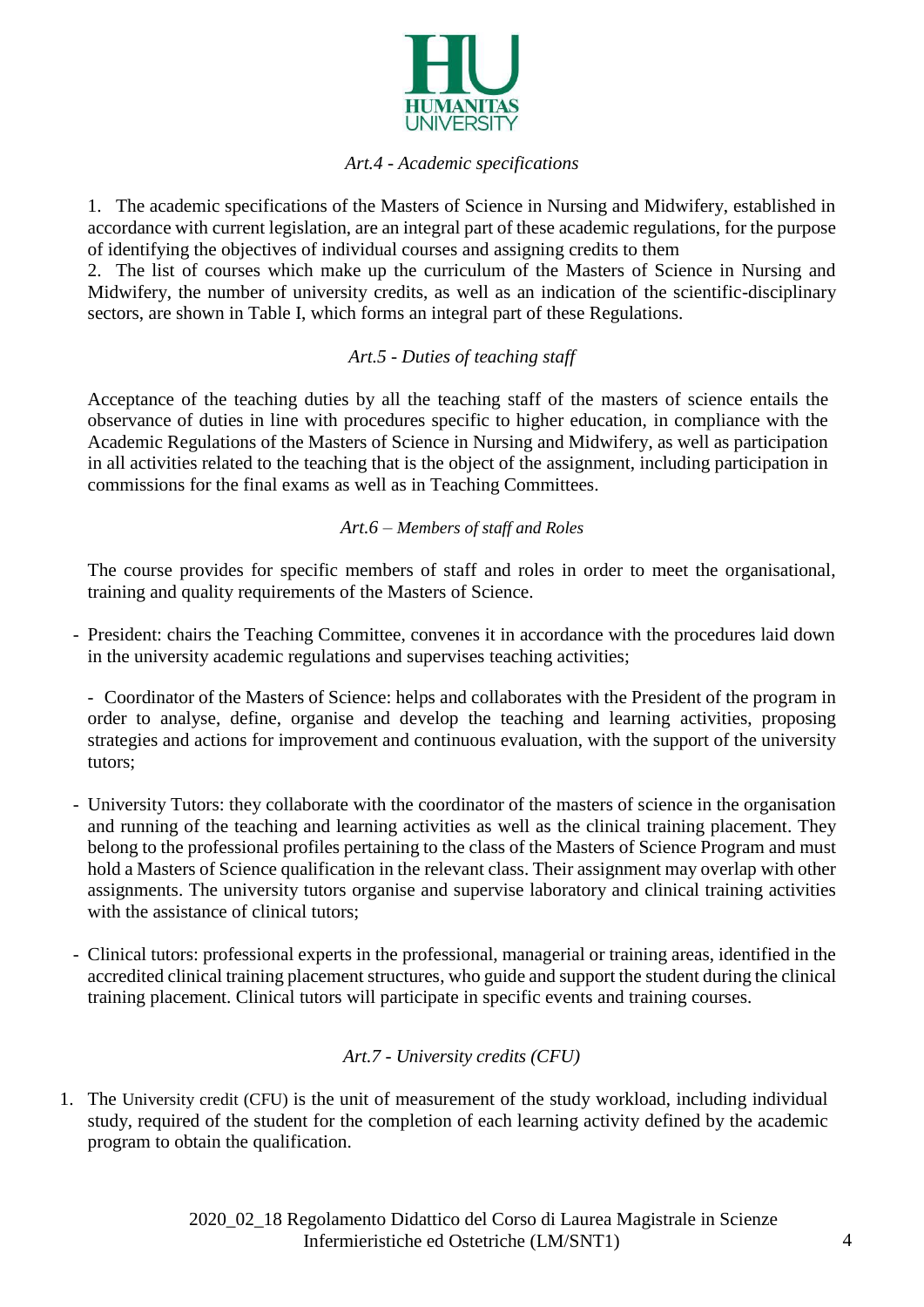

- 2. Each credit corresponds to a 25-hour student workload, of which at least 50% must be individual study, except in cases where the learning activities are of a highly practical or experimental nature.
- 3. Each credit assigned to the various learning activities can correspond to:

a. 12 hours dedicated to lectures or equivalent teaching activities; the remaining 13 hours for individual study;

b. 20 hours dedicated to exercises or equivalent theoretical-practical training activities, the remaining 5 hours for personal reflective study;

c. 20 hours of individual practice of professionalizing clinical training placement; the remaining 5 hours for personal reflective study.

The Masters of Science in Nursing and Midwifery lasts two years and provides a total of 120 university credits. During the learning pathway, depending on the chosen training area (Primary Care and Public Health Area or Surgical Area) the student will be able to acquire specific professional skills which, based on the study plan, correspond to 61 CFU (Integrated Clinical Plans I and II, Clinical Training Placement and Laboratory Activities). The students acquire the university credits corresponding to each course by passing the relevant exam.

<span id="page-4-0"></span>4. Upon completion of the studies, with the acquisition of 180 credits, a Masters of Science in Nursing and Midwifery is awarded.

# *Art.8 - Teaching and learning methods and activities*

1. The Masters of Science uses the following types of teaching and learning activities:

*Lectures*: discussion of a specific topic identified by a title, carried out by one or more teaching staff in the classroom and addressed to all students.

*Active teaching methodologies:* Active learning provides alternative ways that see the student involved in their own learning process. Specifically, this is an interactive activity, addressed to small groups of students and coordinated by a tutor, which aims to help the students acquire technical and behavioral knowledge and skills. Learning occurs mainly through analysis of problems and mobilization of the methodological skills necessary for their solution and the taking of decisions, as well as through direct and personal implementation of actions (gestural and relational) within the context of practical training exercises and/or the attending of clinical departments, outpatient clinics, and territorial facilities.

*Interactive lessons*: the classic lecture is integrated with moments of self-study and discussion with classmates and professionals who are experts in the field; the use of case-problems to be solved taken from the clinical care reality is preferred.

*Seminars*: training and dissemination meetings by intra- and extra-professional experts at local, national and international level;

*Relational workshops*: development of transversal skills (life skills) regarding the relationship with the patient and a multidisciplinary team.

*Skill lab*: practical training workshops on the development of technical skills, including advanced ones, through simulations with mannequins for nursing practice.

Clinical training placement: Direct assistance of patients in an extraordinarily complex and multidisciplinary clinical care situation with the direct supervision of expert nurse tutors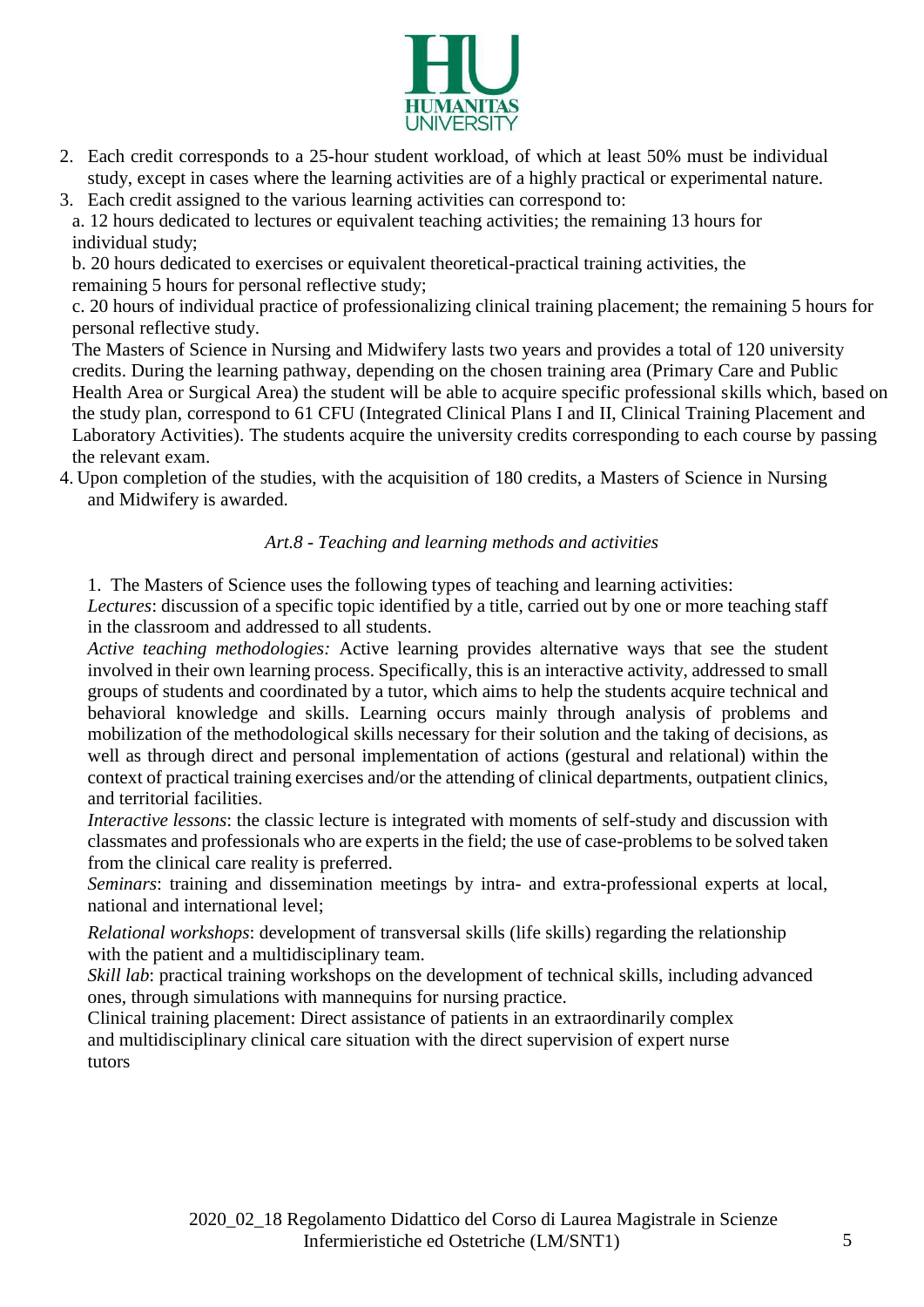

*High-fidelity simulation*: replication within a simulated and safe setting of real clinical cases in order to experiment with technical, decision making and critical thinking skills. Within the scenario, the student is immersed in a highly emotional context, in which he/she is responsible for the clinical course of the assisted person (simulator), who will respond to the actions and decisions taken. The methodology uses high-tech simulators that can faithfully reproduce all the clinical conditions that might occur.

It is a highly reflexive training strategy in which learning is developed from the experience within the simulation session and fixed in the debriefing at the end of the session. The main non-technical skills developed in simulation are: leadership, communication, stress management, fatigue management, situational awareness, decision making, team building and team management.

#### *Art.9 – Curricular courses*

- <span id="page-5-0"></span>1. Mono-disciplinary or integrated curricular courses may be divided over one or more semesters and can include, in addition to lectures and/or seminars, also a variety of non-formal teaching.
- 2. Integrated curricular courses, even if divided over several semesters and/or held by several teaching staff members, also belonging to different scientific disciplinary sectors, give rise to a single integrated exam with a single mark expressed out of thirty.

#### *Art.10 - Clinical training placements*

- <span id="page-5-1"></span>1. The Academic Regulations of the Masters of Science in Nursing and Midwifery, pursuant to current legislation, provide for a total of 30 university credits for clinical training placements, as indicated in the study plan, divided into 5 university credits in the first year and 25 university credits in the second year.
- 2. In addition to affiliated healthcare facilities, the coordinator of the masters of science can propose nonuniversity, hospital and/or community care facilities to the University bodies, where the clinical training placement can be carried out after evaluation of the structure's subject knowledge and a consequent agreement being signed.
- 3. Clinical training placement activities are carried out under the guidance and responsibility of the nurse tutors.
- 4. The clinical training placement is an indispensable method of learning professional skills, through practical training and the integration of theoretical-scientific knowledge with professional and organizational practice.
- 5. Attendance of clinical training placement mandatory and irreplaceable is certified by the nurse tutor, who assesses and documents the levels of competence progressively achieved by the student on an appropriate evaluation form.
- 6. At the end of each year of the program, the student must take the clinical training placement exam, which gives rise to an evaluation expressed out of thirty.
- 7. The activities which students carry out during their clinical training placement must not and cannot substitute the work of the facility's staff.

#### *Art.11 - Learning activities chosen by the student: elective courses*

<span id="page-5-2"></span>1. The Teaching Committee usually approves a "calendar for the presentation and subsequent participation in elective courses" valid for the current academic year.

2. Elective activities may consist of seminars, clinical training placement, participation in conferences/congresses and other international training programs.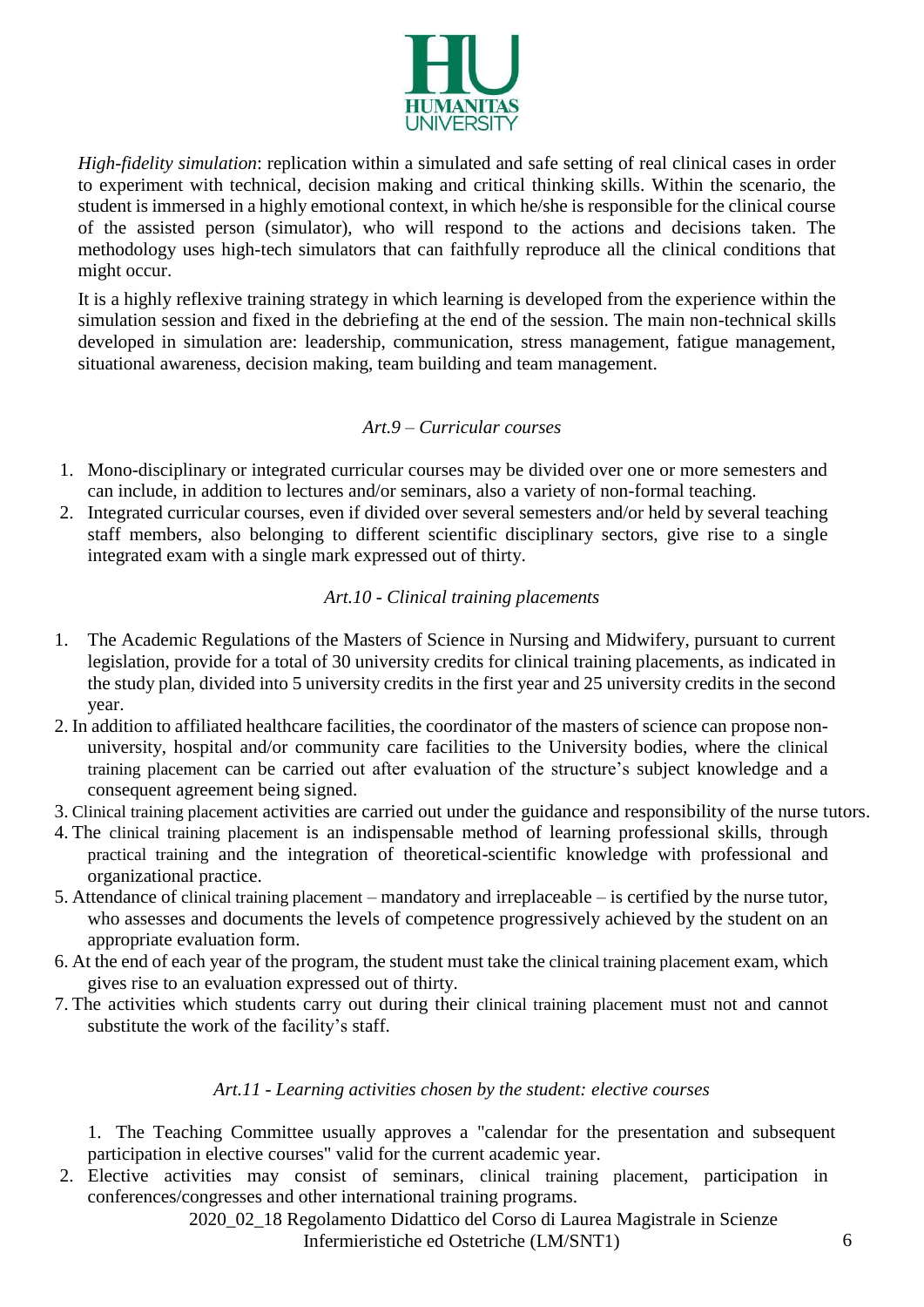

- The seminars take place in the periods established annually by the calendar.
- The conventions and congresses necessarily follow the schedule arranged by the organizers of the chosen event and therefore they can be attended by students throughout the year.
	- 4. Students can freely choose how to distribute the acquisition of 6 credits over the course of their academic pathway.
	- 5. Enrollments on elective courses by interested students are carried out in compliance with the timing provided in the calendar referred to in paragraph 2, only electronically through the university's information service.
	- 6. At the end of the elective course, students who have achieved at least 75% attendance will be issued with a certificate of attendance and the consequent acquisition of the credits envisaged for the activity carried out.

# *Art.12 - Learning activities to prepare for the final exam*

- <span id="page-6-0"></span>1. To be allowed to take the final exam, the student must have prepared a thesis under the guidance of a supervisor.
- 2. The student who intends to prepare a thesis must submit a formal request to the coordinator of the masters of science, who evaluates the proposed topic and entrusts a teaching member of the program, possibly indicated by the student, with the responsibility of guiding him/her in the work. This teaching member plays the role of supervisor at the discussion during the final exam.
- 3. For the preparation of the final thesis, should the student intend to abandon the initially agreed project or change the proposed supervisor, he/she must notify the coordinator of the masters of science and submit a new application in the manner indicated above (Paragraph 2).
- 4. The final exam consists in the discussion of an experimental or theoretical thesis, concerning the indepth study of clinical issues supported by the managerial, training, professional and applied research tools acquired during the masters of science, giving evidence of the ability to integrate knowledge.

# *Art.13 - Compulsory attendance*

- <span id="page-6-1"></span>1. Attendance of all theoretical and practical teaching activities envisaged by the academic program is compulsory.
- 2. In order to be allowed to take the relevant exam, the student must have attended at least 75% of the teaching envisaged for each single-disciplinary or integrated course, as a whole. It is the responsibility of the President of the Masters of Science with the collaboration of the Student Office to verify that the student has complied with the attendance requirements.
- 3. In the event of failing to achieve 75% attendance, the student must refer to the integrated course coordinator who, after consultation with the teaching staff, will examine the case and agree on any additions or remedial measures required for admission to the exam, which cannot be sat in the first available date.
- 4. Mandatory attendance of professionalizing activities cannot be replaced. The total number of hours of professionalizing activities per annum is to be understood as those scheduled annually. Absences from professionalizing activities, for any reason, must be made up by the student, after programming by the coordinator of the masters of science.
- <span id="page-6-2"></span>5. Infringements and conduct aimed at falsifying documents relating to one's own or another person's university career are considered disciplinary offenses and give rise to the application of sanctions.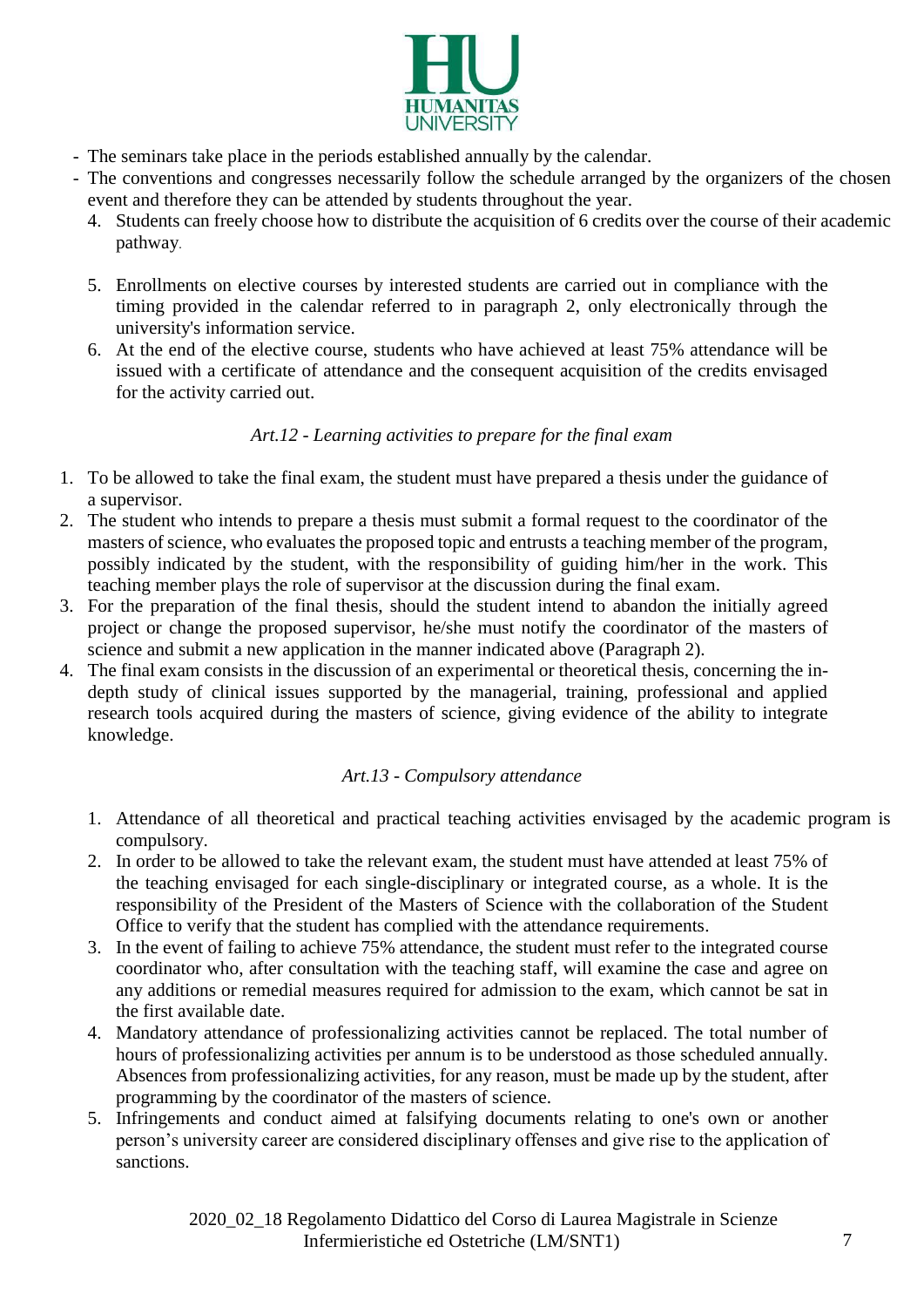

# *Art. 14- Assessment of Learning*

- 1. In accordance with the University's academic regulations, each single-disciplinary or integrated curricular course gives rise to one and only one individual exam, whose mark is expressed out of thirty.
- 2. A minimum score of 18/30 is required to pass the exam. The award of cum Laude, in addition to the maximum mark of 30/30, is subject to the assessment of the Commission.
	- 3. In addition to the final exam, the following are possible:

a) *continuous assessments* aimed exclusively at detecting the effectiveness of the learning and teaching processes in relation to particular objectives, without a registered mark;

b) *mid-term assessments* aimed at ascertaining the learning of the topics covered. These assessments give rise to a mark/grade out of 30 and allow the student who has passed them not to prepare the topics on which he/she has already been examined for the final exam. Nonetheless, in such circumstances, it is possible for the teaching staff member to make references also to those subjects that have already been passed.

Both types of assessment are optional.

- 4. In accordance with the statutory regulations, exam commissions are appointed by the Rector on a proposal of the President of the program and the coordinator of the Masters of Science and are made up of at least 2 teaching staff members.
- 5. The assessment methods (oral exams, written exams and practical exams, etc.) are defined by the teaching staff responsible for each integrated course and must be communicated to the students upon delivery of the course program (syllabus) at the beginning of the academic year. The contents of the exam must conform to the programs published.
- 6. Oral exams must be public, and written ones must include the possibility of verification by the student.
- 7. In the case of written exams, the student is allowed to withdraw within 15 minutes from the beginning of the exam; in the case of oral exams, withdrawing from the exam can take place up to the moment before the recording of the final exam result.
- 8. The exam commission is required to notify the student of the evaluation of the exam before proceeding to record the grade. The student has the right to refuse the proposed grade by withdrawing.
- 9. If the assessment is related to an integrated course, the teaching staff in charge of the disciplines/modules participate collectively in the overall assessment of the student's achievement and contribute to the final grade in proportion to the credits of their module.
- 10. A student who has not passed an exam may apply for a subsequent session provided that at least two weeks have passed. A student who has registered for an examination but fails to appear without giving a 48-hour notice is not allowed to enrol on the following exam date.
- 11. The recording of the examination by the commission must always be carried out even in the event of a failure or withdrawal by the student, respectively with the annotation of "fail" or "withdrawn". In these cases, the registration has exclusively statistical purposes and does not lead to certification in the student's academic record.

# *Art.15 - Exam periods and sessions*

- <span id="page-7-0"></span>1. Exams are held after the conclusion of the relevant courses, in specific periods defined annually by the Teaching Committee. During these periods, professionalizing clinical training placement activities can still be carried out.
- 2. The dates of the exams are set at least 60 days in advance. The calendar must be agreed between the teaching staff of the courses of the same semester in order to avoid overlaps, and also to facilitate the students' use of the sessions as much as possible. Before being published, the calendar of exams

2020\_02\_18 Regolamento Didattico del Corso di Laurea Magistrale in Scienze

Infermieristiche ed Ostetriche (LM/SNT1) 8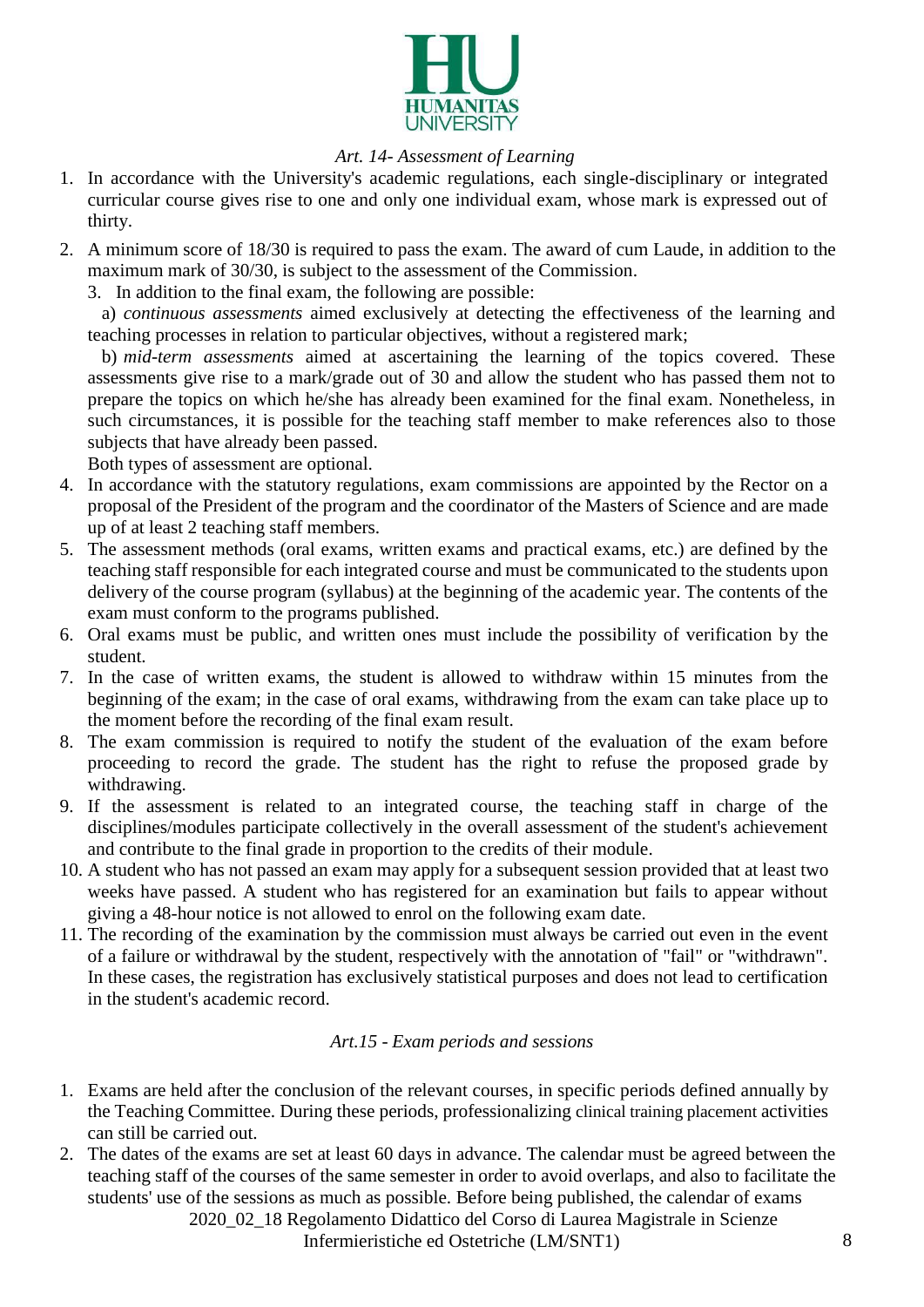

must be communicated to the Director of the Department who verifies its congruity with the principles set out above.

- 3. The duration of each session must be such as to allow all students who have planned to do so to take the exam in that session. Exams with a limited number of students are not allowed.
- 4. Once set, the starting date of a session cannot be brought forward.
- 5. Without prejudice to the provisions regarding attendance and prerequisite obligations, an exam may be taken in any examination period starting from the one immediately following the end of the related course.

*Art.16 - Career progression, repeat students and students outside the prescribed course timeframe*

<span id="page-8-0"></span>In order to ensure a balanced career progression consistent with professional training, the following preparatory steps are envisaged:

- 1. Students who have not passed more than three exams by the end of the academic year of each course year, must enroll as repeat students or, if enrolled in the second year, as a student outside the prescribed course timeframe.
- 2. The condition of repeat student lasts for an entire academic year and may only be modified starting from the academic year following regularization of the position.

Repeat students are normally required to attend again the learning activities envisaged by the academic regulations for the year of the course they are enrolled in (as a repeat student), in order to pass the exams or tests still missing from their university career.

*Art.17 - Final exam and graduation*

<span id="page-8-1"></span>1. To be admitted to the final degree exam, the student must have acquired 114 credits, including those awarded for the knowledge of a foreign language.

2. The degree is awarded after passing the final exam.

3. The final exam is based on the discussion of a thesis written in an original manner by the student under the guidance of a supervisor; a co-supervisor may be appointed.

4. The definition of the degree score, expressed in one hundred and tenths, is

determined as follows:

- Curricular studies (weighted averages of the entire CV) out of 110
- Points awarded by the Graduation Committee.
- 5. The minimum score to be admitted to the final exam is 66/110.

The maximum score attributable by the Graduation Committee is 10 points.

<span id="page-8-2"></span>6. If the final score reaches 110/110, the Degree Committee may decide to award cum Laude.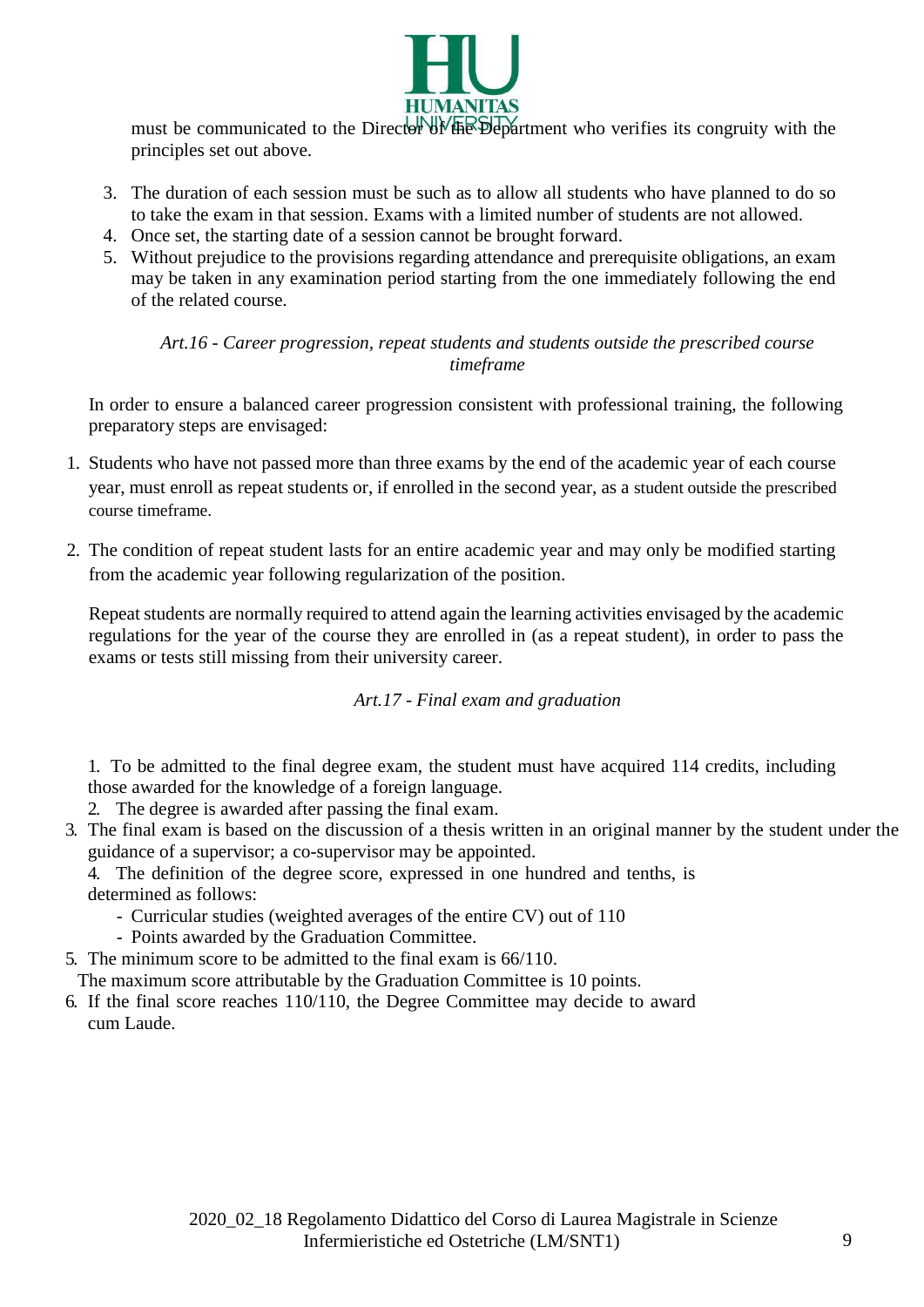

# *Art.18 - Validity of former study credits*

Students who interrupt their enrollment in the masters of science for eight consecutive academic years, or who have not complied with the attendance requirements for eight consecutive academic years, or who have failed to pass exams for eight consecutive academic years, may submit an application to the Student Office for validation of previously acquired credits. This request is evaluated by a specific commission appointed by the teaching committee who will present the proposal to the department committee.

Students who are outside the prescribed course timeframe have no attendance obligations but must pass the exams missing from their university career by the deadlines determined by the teaching committee. Otherwise, the courses already attended can no longer be considered current and the credits acquired no longer valid for the qualification required by the program attended.

In such cases, the teaching committee will determine the new academic programs required to be awarded the degree.

Repeat students or students who are outside the prescribed course timeframe lose the status of a student enrolled in the masters of science if they have not passed any of the exams required by the Regulations for eight consecutive academic years.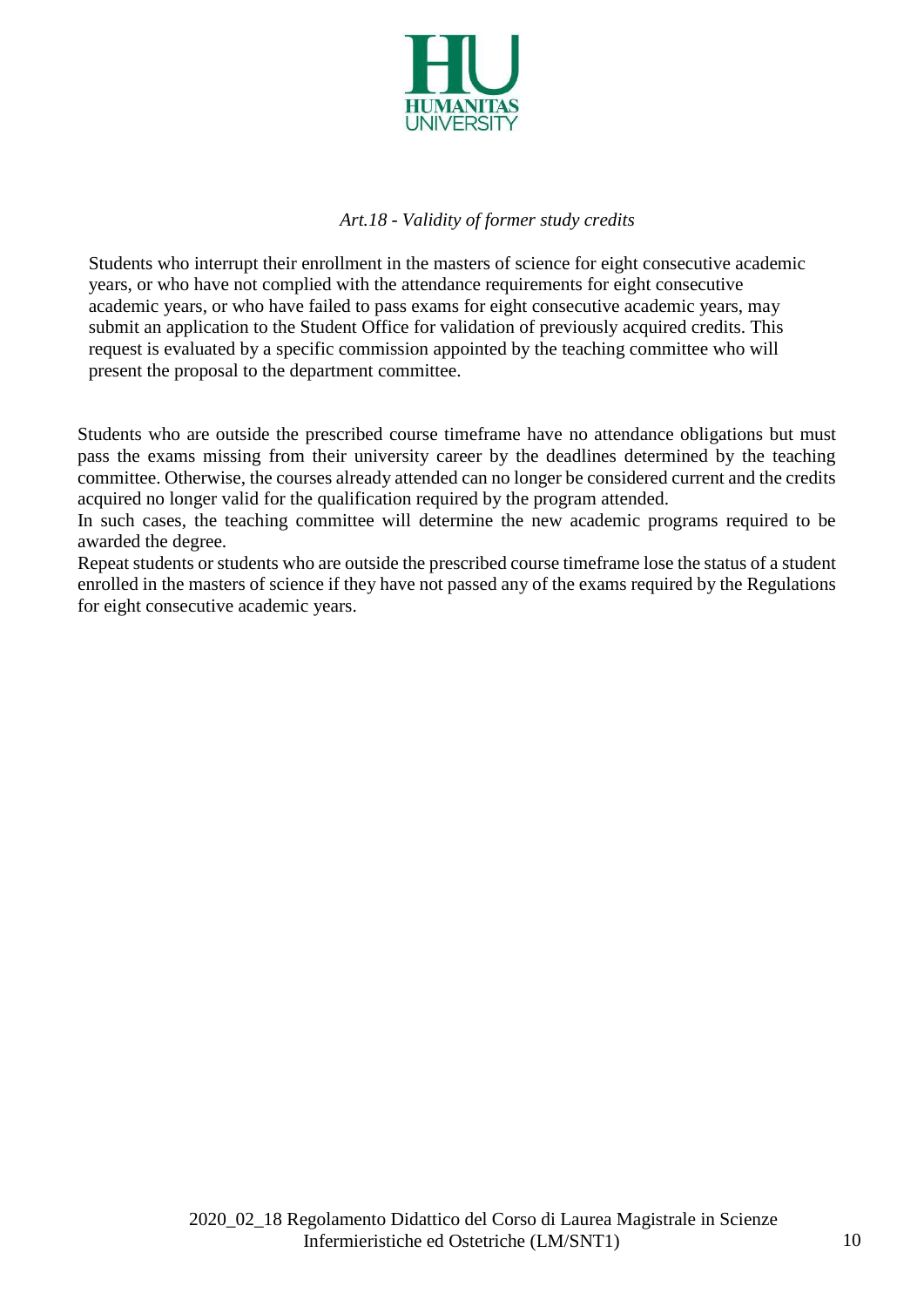

*Art.19 - Recognition of studies completed at other universities or on other degree programs*

- <span id="page-10-0"></span>1. Students who intend to apply for recognition of studies completed at other universities or on other degree programs must submit a specific application to the Student Office, following the procedure published on the university website and attaching the program together with a detailed list of the exams for which they are seeking validation. In the case of integrated courses, the scientific disciplinary sectors and the credits relating to each discipline must also be specified. Failure to submit complete documentation will result in non-validation of the previous studies.
- 2. Students who intend to request recognition as elective courses of acquired experiences related to the specific program, as well as validation of certification relating to the study plan, must apply to the Student Office, following the procedure published on the university website and attaching the relevant documentation. Experiences and certification dating back to 5 years from the date of the validation request shall not be taken into consideration.
- 3. The qualifications presented by the student are evaluated by a special commission appointed by the Department Committee.

# *Art.20 - Evaluation of teaching effectiveness and efficiency*

<span id="page-10-1"></span>The Masters of Science in Nursing and Midwifery, like all the other degree programs of the University, through the Course Quality Assurance Coordinator, and in accordance with the University Evaluation Committee, carries out verification of the efficiency and effectiveness of its training offer, with particular regard to:

- organizational efficiency of the degree program and its academic bodies;
- quality and quantity of services made available to students;
- ease of access to information relating to every area of the teaching activity;
- effectiveness and efficiency of teaching with reference to both formal and non-formal theoretical activities and professionalizing clinical training placement activities;
- the teaching performance of academic staff based on students' evaluation questionnaires;
- the organization of tutorial assistance for students;
- the average academic performance of the students, determined on the basis of their regular progression in their curriculum and the results achieved in their academic program.
- <span id="page-10-2"></span>- anonymity is guaranteed when collecting feedback questionnaires.

*Art.21 – Joint teacher-student committee*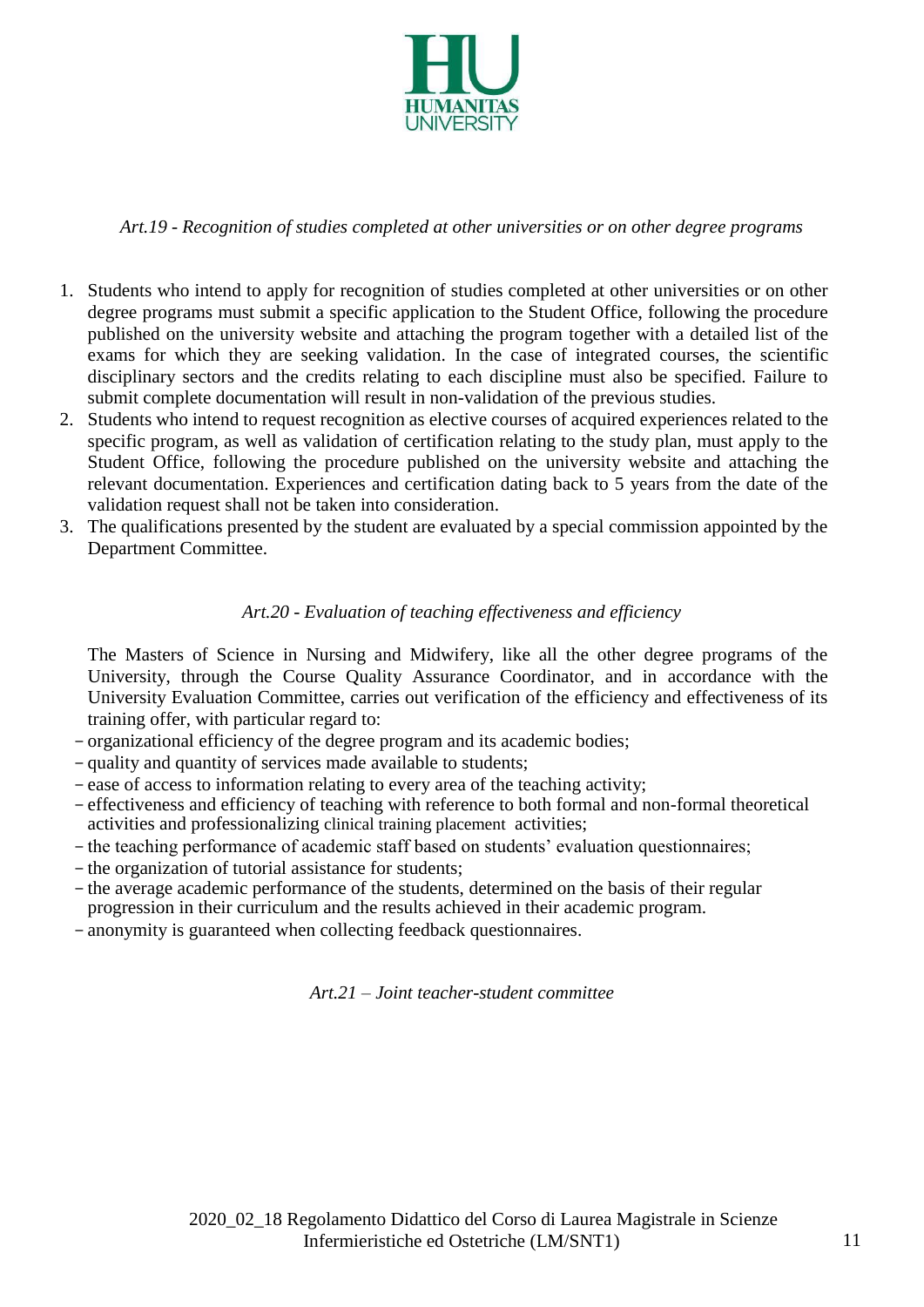

 The joint teacher-student committee is responsible for evaluating correspondence of the results obtained with the learning and service objectives, using surveys expressing the students' opinions and other available institutional sources.

In particular, it evaluates:

- the expected learning outcomes and skills to ensure satisfaction of employment prospects;

- the effectiveness of teaching and learning activities, teaching and examination methods, equipment and the logistics system;

- the effectiveness of corrective actions and the transparency of the information published on the degree programs;

The committee is made up of an equal number of teaching staff and students, designated according to procedures defined by specific regulations, ensuring that the student component is adequately representative.

The committee draws up an annual report containing proposals to improve the quality and effectiveness of the teaching structures, also in relation to learning outcomes, employment prospects, and personal and professional development, as well as the needs of the economic and production system.

The elaboration of the proposals takes place after monitoring the competence indicators referred to in Article 12, paragraph 4, of Legislative Decree no. 19/2012, and also on the basis of questionnaires or interviews with students, who must be made aware of the University's quality assurance system.

The report of the joint teacher-student committee is sent to the University Quality Assurance Unit and the evaluation committee by December 31<sup>st</sup> of each year.

#### *Art.22 – Working students*

In order to facilitate the learning pathway of working students and allow them to attend the lectures, lessons are scheduled only on certain days of the week, including evening hours; the procedures are explained in the annual planning of the Masters of Science. In addition, a limited number of students has the possibility of fragmenting the program, attending the courses and paying the feesfor only one semester per academic year. The procedures are set out in a specific call.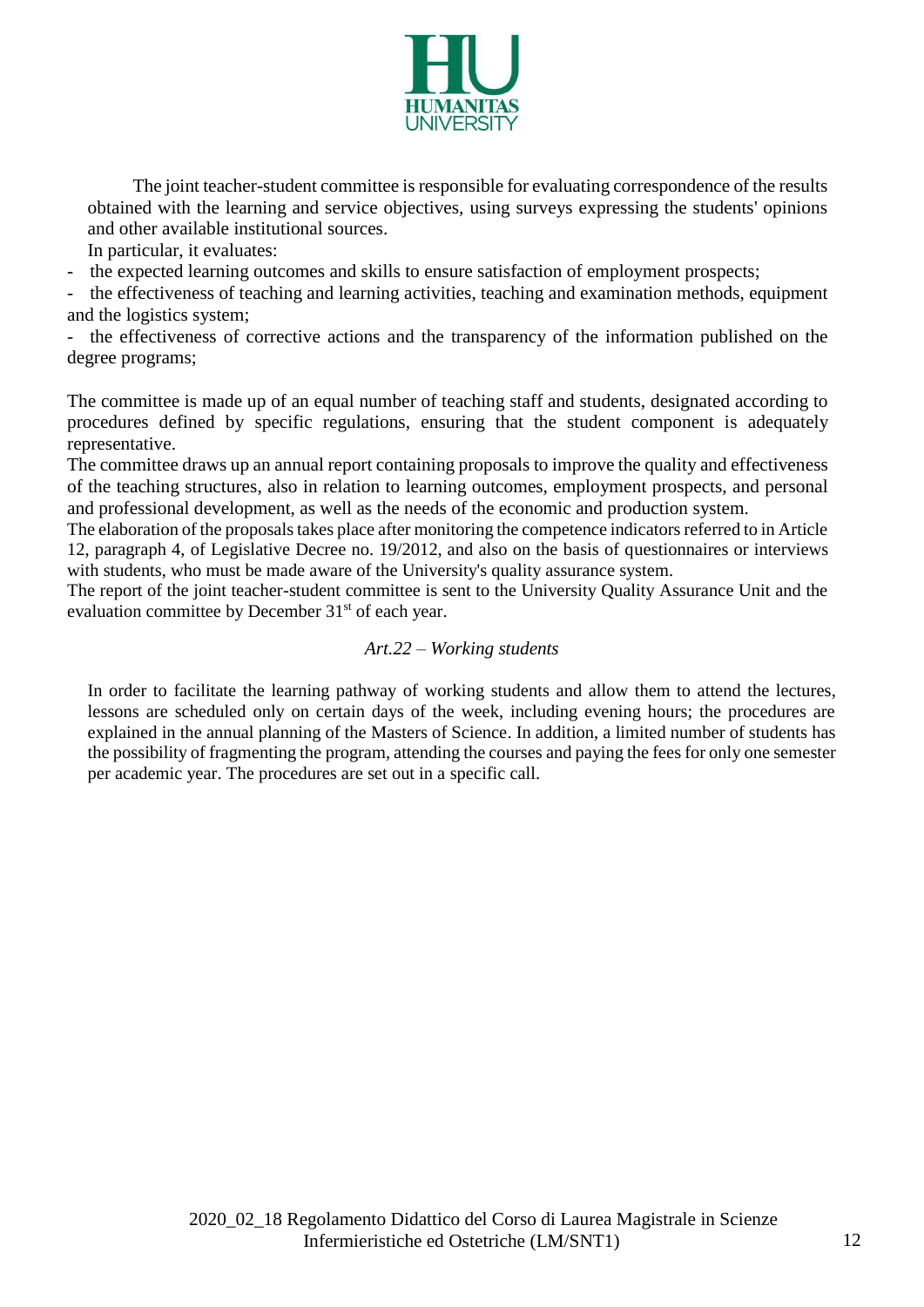

# <span id="page-12-1"></span>*Table I*

# *Learning Activities*

<span id="page-12-0"></span>

| Year         | <b>Available</b><br>period | <b>Learning activity</b>                                                                                                                                       | UC | SSD/ module                                                                            | <b>UC</b><br><b>SSD</b> | <b>Disciplinary field</b>                                          |
|--------------|----------------------------|----------------------------------------------------------------------------------------------------------------------------------------------------------------|----|----------------------------------------------------------------------------------------|-------------------------|--------------------------------------------------------------------|
|              |                            | <b>FUNDAMENTALS</b>                                                                                                                                            |    | MED/45General<br>Nursing Sciences,<br><b>General Clinics and</b><br>Pediatrics         | 3                       | <b>Nursing Sciences</b>                                            |
| 1            | I semester                 | <b>AND</b><br>DEVELOPMENT OF<br><b>NURSING</b><br><b>THE</b>                                                                                                   | 6  | MED/47 Obstetrical and<br><b>Gynaecological Nursing</b>                                | $\mathbf 1$             | <b>Obstetrical Sciences</b>                                        |
|              |                            | <b>PROFESSION</b>                                                                                                                                              |    | SECS-P/08 Economics<br>and business<br>management                                      | $\overline{2}$          |                                                                    |
|              |                            |                                                                                                                                                                |    | M-PSI/01<br>General<br>Psychology                                                      | 1                       | Propaedeutic<br>sciences                                           |
|              |                            |                                                                                                                                                                |    | $M-PSI/03$<br>Psychometrics                                                            | 1                       | Humanities and<br>psycho-pedagogical<br>sciences                   |
|              |                            | <b>HUMAN SCIENCES</b><br>IN SUPPORT OF<br><b>COMMUNITY</b><br><b>NURSING</b>                                                                                   |    | <b>SPS/07</b><br>General<br>Sociology                                                  | 1                       | Humanities and<br>psycho-pedagogical<br>sciences                   |
| 1            | I semester                 |                                                                                                                                                                | 8  | M-FIL/03 Moral<br>Philosophy                                                           | 1                       | Humanities and<br>psycho-pedagogical<br>sciences                   |
|              |                            |                                                                                                                                                                |    | M-DEA/01<br>Demoethnoanthropologi<br>cal disciplines                                   | $\mathbf 1$             | Anthropological,<br>pedagogical and<br>psychological<br>dimensions |
|              |                            |                                                                                                                                                                |    | <b>SPS/08</b><br>Sociology<br>of<br>and 1<br>cultural<br>communication<br>processes    |                         | Anthropological,<br>pedagogical and<br>psychological<br>dimensions |
|              |                            |                                                                                                                                                                |    | General<br>Nursing<br>General<br>Sciences,<br>Clinics and Pediatrics<br>MED/45         | $\overline{2}$          | <b>Nursing Sciences</b>                                            |
| $\mathbf{1}$ | I semester                 | <b>ENGLISH</b>                                                                                                                                                 | 3  |                                                                                        | 3                       |                                                                    |
|              |                            |                                                                                                                                                                |    | MED/45General<br>Nursing Sciences,<br><b>General Clinics and</b><br>Pediatrics         | $\mathbf{1}$            | <b>Obstetrical Sciences</b>                                        |
| 1            | Ш<br>semester              | RESEARCH,<br><b>SCIENTIFIC</b><br><b>EVIDENCE</b><br><b>AND</b><br><b>EVALUATION</b><br><b>SYSTEMS</b><br><b>FOR</b><br><b>HEALTHCARE</b><br><b>ACTIVITIES</b> | 9  | <b>General Nursing</b><br>Sciences, General<br><b>Clinics and Pediatrics</b><br>MED/45 | $\overline{2}$          | <b>Nursing Sciences</b>                                            |
|              |                            |                                                                                                                                                                |    | <b>General Nursing</b><br>Sciences, General<br><b>Clinics and Pediatrics</b><br>MED/45 | 1                       |                                                                    |
|              |                            |                                                                                                                                                                |    | MED/01 Medical                                                                         | 1                       | Statistics and<br>epidemiology                                     |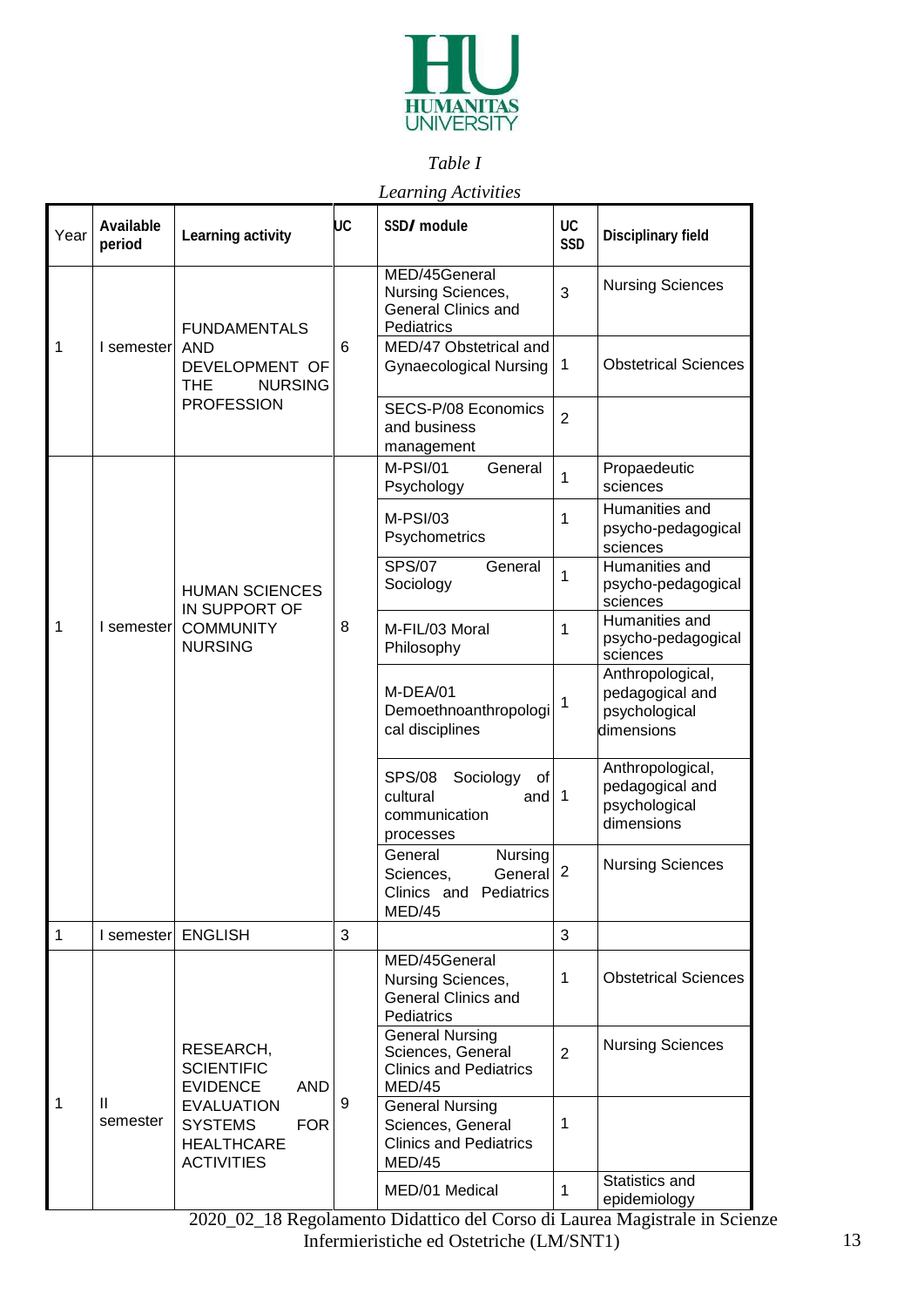

|               |                                                                                                        |    | UNVENJILI                                                              |                |                                                     |
|---------------|--------------------------------------------------------------------------------------------------------|----|------------------------------------------------------------------------|----------------|-----------------------------------------------------|
|               |                                                                                                        |    | <b>Statistics</b>                                                      |                |                                                     |
|               |                                                                                                        |    | <b>INF/01</b><br><b>Computer Science</b>                               |                | Propaedeutic<br>sciences                            |
|               |                                                                                                        |    | SECS-S/02 Statistics for<br>experimental and<br>technological research | 3              | Computer science<br>applied to health<br>management |
| Ш<br>semester | <b>ECONOMY AND</b><br><b>BUSINESS</b><br><b>SCIENCES AND</b><br><b>BUSINESS</b><br><b>ORGANISATION</b> | 10 | <b>IUS/07</b><br>Labour Law                                            | $\overline{2}$ | Health management<br>sciences                       |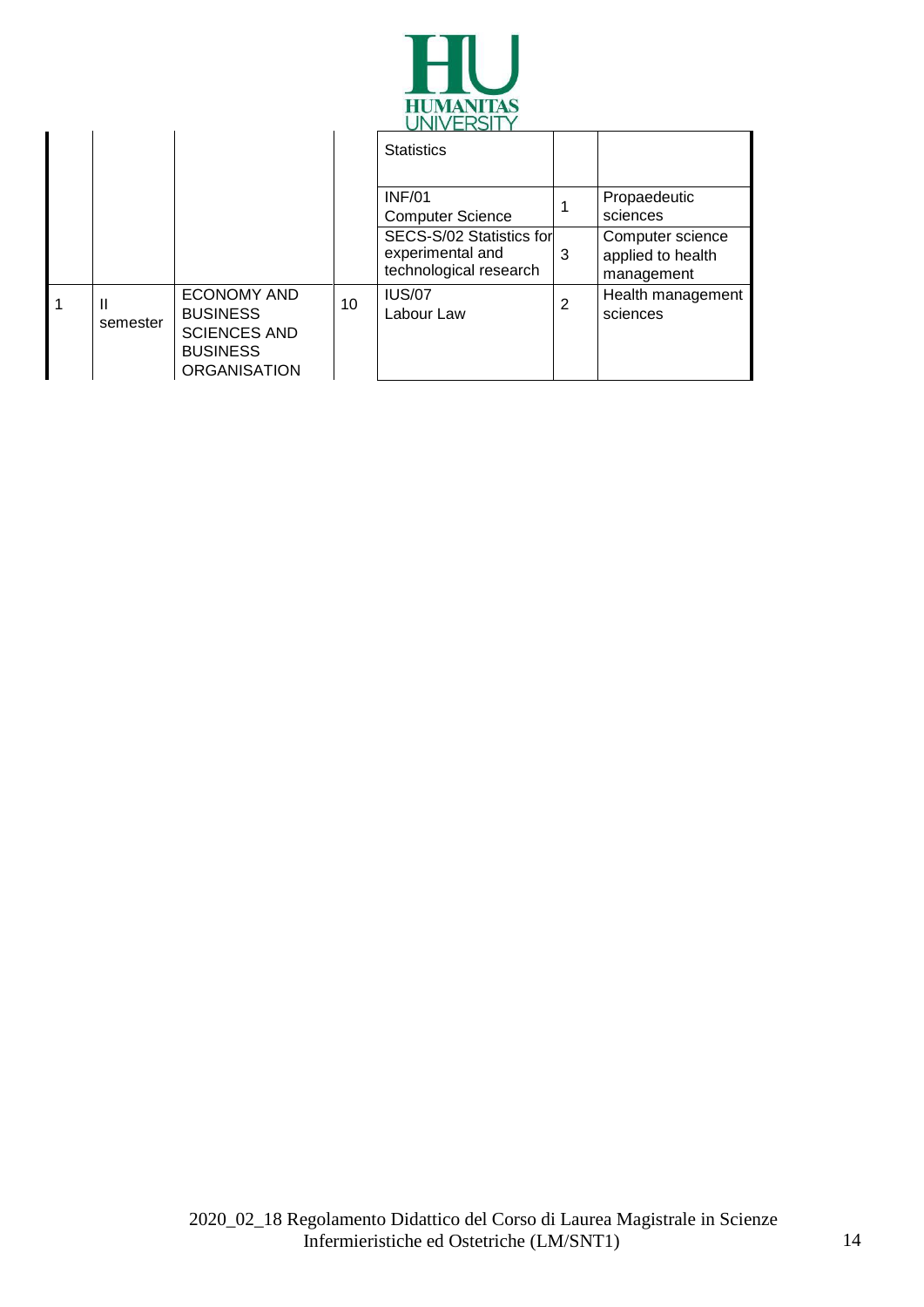

|                |                     |                                                              |                | SECS-P/07Business<br>economics                                                                                                            | 3              | Law and<br>economics                      |
|----------------|---------------------|--------------------------------------------------------------|----------------|-------------------------------------------------------------------------------------------------------------------------------------------|----------------|-------------------------------------------|
|                |                     |                                                              |                | MED/45General<br>Nursing Sciences,<br><b>General Clinics and</b><br>Pediatrics                                                            | 1              |                                           |
|                |                     |                                                              |                | M-PSI/06<br>Work and<br>organisational<br>psychology                                                                                      | $\overline{2}$ | Health management<br>sciences             |
|                |                     |                                                              |                | SECS-P/10 Corporate<br>organisation                                                                                                       | $\overline{2}$ | Health management<br>sciences             |
|                |                     |                                                              |                | BIO/14 Pharmachology                                                                                                                      | $\mathbf{1}$   | <b>Biomedical Sciences</b>                |
|                |                     |                                                              |                | MED/03 Medical<br>genetics                                                                                                                | $\mathbf{1}$   | <b>Biomedical Sciences</b>                |
|                |                     |                                                              |                | MED/05 Clinical<br>pathology                                                                                                              | $\mathbf{1}$   | <b>Biomedical Sciences</b>                |
| 1              | Annual              | <b>INNOVATIVE</b><br><b>METHODOLOGIES</b>                    | $\overline{7}$ | MED/09<br><b>Internal Medicine</b>                                                                                                        | 1              | <b>Nursing Sciences</b>                   |
|                |                     | IN DIAGNOSIS AND<br><b>TREATMENT</b>                         |                | MED/18<br><b>General Surgery</b>                                                                                                          | $\mathbf{1}$   | First aid                                 |
|                |                     |                                                              |                | MED/38<br>General<br>and specialised<br>paediatrics                                                                                       | $\mathbf{1}$   | <b>Nursing Sciences</b><br>and pediatrics |
|                |                     |                                                              |                | MED/45General<br>Nursing Sciences,<br><b>General Clinics and</b><br>Pediatrics                                                            | $\mathbf{1}$   | <b>Nursing Sciences</b><br>and pediatrics |
| $\mathbf{1}$   | Annual              | <b>LABORATORIES</b>                                          | $\overline{2}$ |                                                                                                                                           | $\overline{2}$ | Laboratories                              |
| $\mathbf{1}$   | Annual              | <b>CLINICAL TRAINING 5</b><br>PLACEMENT I<br><b>YEAR</b>     |                | MED/45 General Nursing<br>Sciences, General<br><b>Clinics and Pediatrics</b><br>MED/47Obstetrical<br>and<br><b>Gynaecological Nursing</b> | 5              |                                           |
|                | <b>TOTAL I YEAR</b> |                                                              |                |                                                                                                                                           | 50             |                                           |
|                |                     |                                                              |                | MED/45General<br>Nursing Sciences,<br>General Clinics and<br>Pediatrics                                                                   | 1              | Prevention and<br>health services         |
| $\overline{2}$ | I semester          | <b>NURSING IN</b><br><b>PREVENTIVE</b><br><b>HEALTH CARE</b> | 4              | MED/36 Diagnostic<br>imaging and<br>radiotherapy                                                                                          | 1              | Prevention and<br>health services         |
|                |                     |                                                              |                | MED/44<br>Occupational medicine                                                                                                           | 1              | Prevention and<br>health services         |
|                |                     |                                                              |                | MED/42<br>General and applied<br>hygiene                                                                                                  | 1              | Statistics and<br>epidemiology            |
|                |                     | <b>INTEGRATED</b>                                            |                | MED/06<br><b>Medical Oncology</b>                                                                                                         | $\overline{2}$ | Biological, medical<br>and surgical       |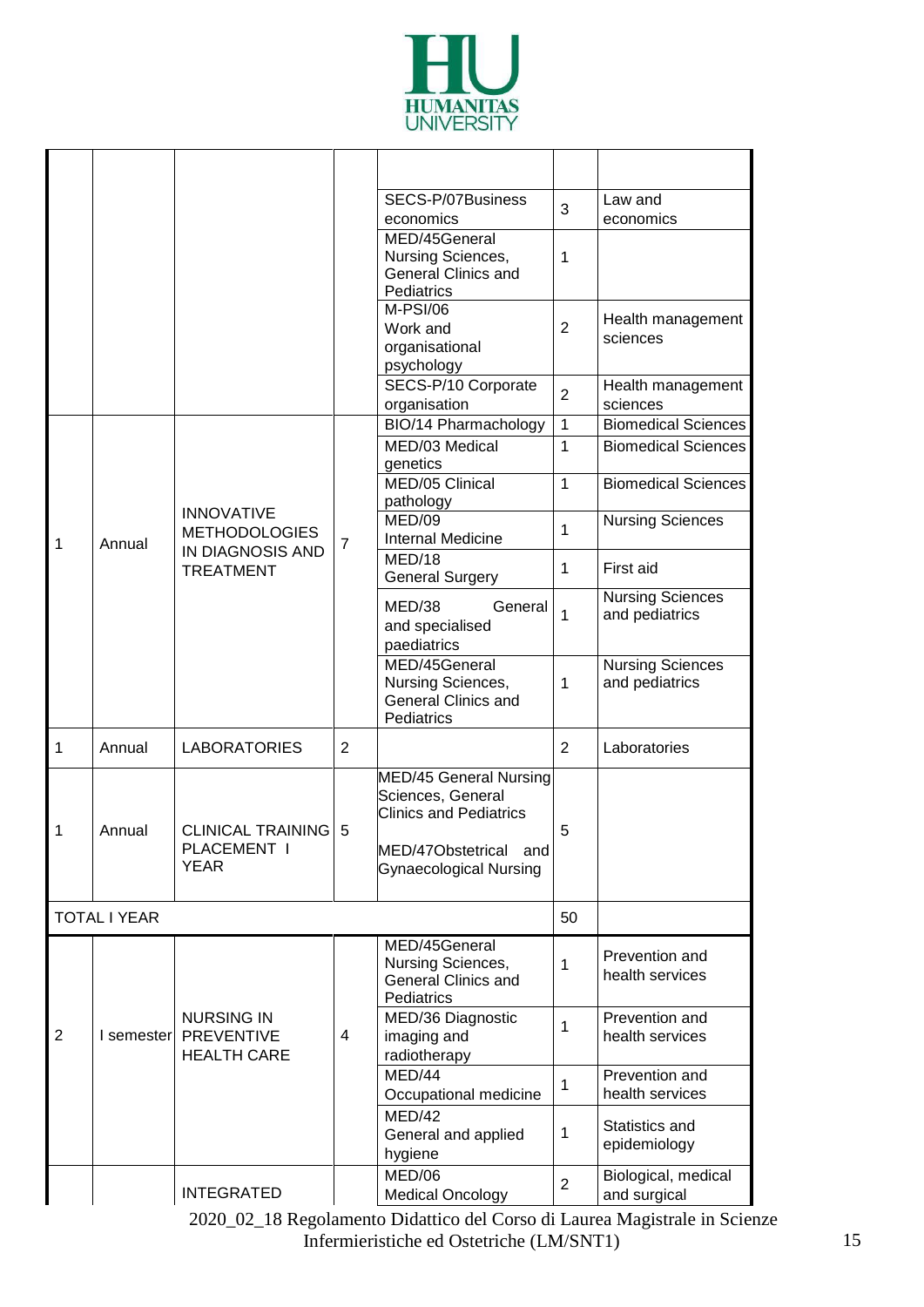

| $\overline{2}$ | <b>CLINICAL PLANS</b><br>semester (COMMUNITY | 26 |                                                                                 |   | sciences                                        |
|----------------|----------------------------------------------|----|---------------------------------------------------------------------------------|---|-------------------------------------------------|
|                | <b>CARE AND PUBLIC</b><br><b>HEALTH)</b>     |    | MED/34<br>Physical and<br>rehabilitation medicine                               |   | Biological, medical<br>and surgical<br>sciences |
|                |                                              |    | MED/45General<br>Nursing Sciences,<br><b>General Clinics and</b><br>Paediatrics | 2 |                                                 |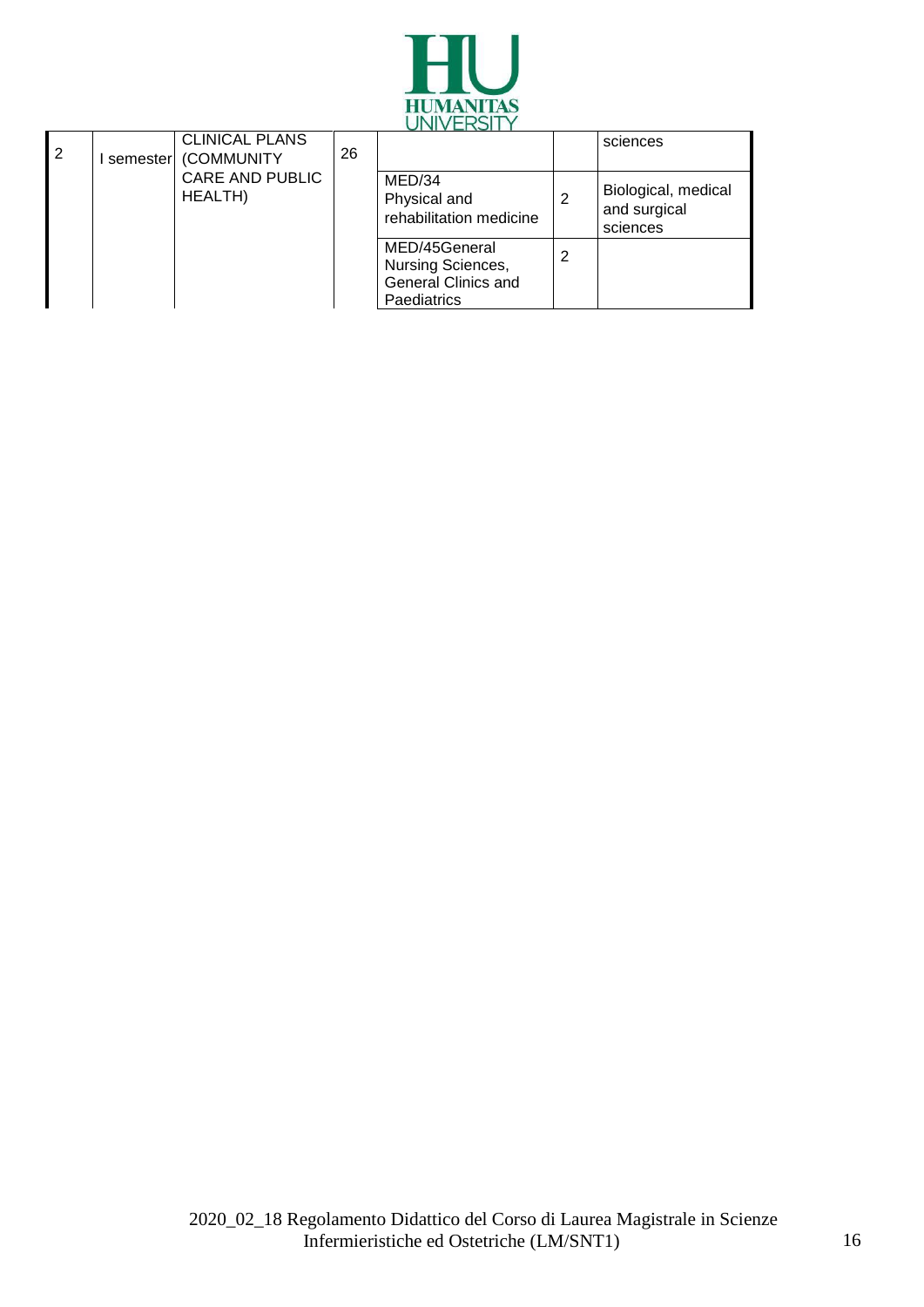

|                |                      |                                                         |    | MED/41<br>Anaesthesiology                                                       | $\overline{2}$ | First aid                                       |
|----------------|----------------------|---------------------------------------------------------|----|---------------------------------------------------------------------------------|----------------|-------------------------------------------------|
|                |                      |                                                         |    | <b>BIO/09</b><br>Physiology                                                     | $\overline{2}$ | Biological, medical<br>and surgical<br>sciences |
|                |                      |                                                         |    | MED/45General<br>Nursing Sciences,<br><b>General Clinics and</b><br>Pediatrics  | 8              | Nursing sciences                                |
|                |                      |                                                         |    | MED/17<br>Infectious diseases                                                   | $\overline{2}$ |                                                 |
|                |                      |                                                         |    | MED/09<br>Internal medicine                                                     | 4              |                                                 |
|                |                      |                                                         |    | MED/26<br>Neurology                                                             | $\overline{2}$ |                                                 |
|                |                      |                                                         |    | MED/06<br><b>Medical Oncology</b>                                               | $\overline{2}$ | Biological, medical<br>and surgical<br>sciences |
|                | I semester           | <b>INTEGRATED</b><br><b>CLINICAL PLANS</b><br>(SURGERY) | 26 | MED/34<br>Physical and<br>rehabilitation medicine                               | $\overline{2}$ | Biological, medical<br>and surgical<br>sciences |
| $\overline{2}$ |                      |                                                         |    | MED/45General<br>Nursing Sciences,<br><b>General Clinics and</b><br>Paediatrics | $\overline{2}$ |                                                 |
|                |                      |                                                         |    | MED/41<br>Anaesthesiology                                                       | $\overline{2}$ | <b>First Aid</b>                                |
|                |                      |                                                         |    | <b>BIO/09</b><br>Physiology                                                     | $\overline{2}$ | Biological, medical<br>and surgical<br>sciences |
|                |                      |                                                         |    | MED/45General<br>Nursing Sciences,<br><b>General Clinics and</b><br>Paediatrics | 8              | Nursing sciences                                |
|                |                      |                                                         |    | MED/18<br><b>General Surgery</b>                                                | 4              |                                                 |
|                |                      |                                                         |    | MED/31<br><b>ENT</b>                                                            | $\overline{2}$ | Biological, medical<br>and surgical<br>sciences |
|                |                      |                                                         |    | MED/27<br>Neurosurgery                                                          | $\overline{2}$ |                                                 |
| $\overline{2}$ | Annual               | <b>LABORATORIES</b>                                     | 3  |                                                                                 | 3              | Laboratories                                    |
| $\overline{2}$ | Annual               | <b>CLINICAL TRAINING</b><br>PLACEMENT II<br><b>YEAR</b> | 25 | MED/45General<br>Nursing Sciences,<br><b>General Clinics and</b><br>Paediatrics | 25             |                                                 |
|                | <b>TOTAL II YEAR</b> |                                                         |    |                                                                                 | 58             |                                                 |
| TOT.           |                      |                                                         |    |                                                                                 |                |                                                 |